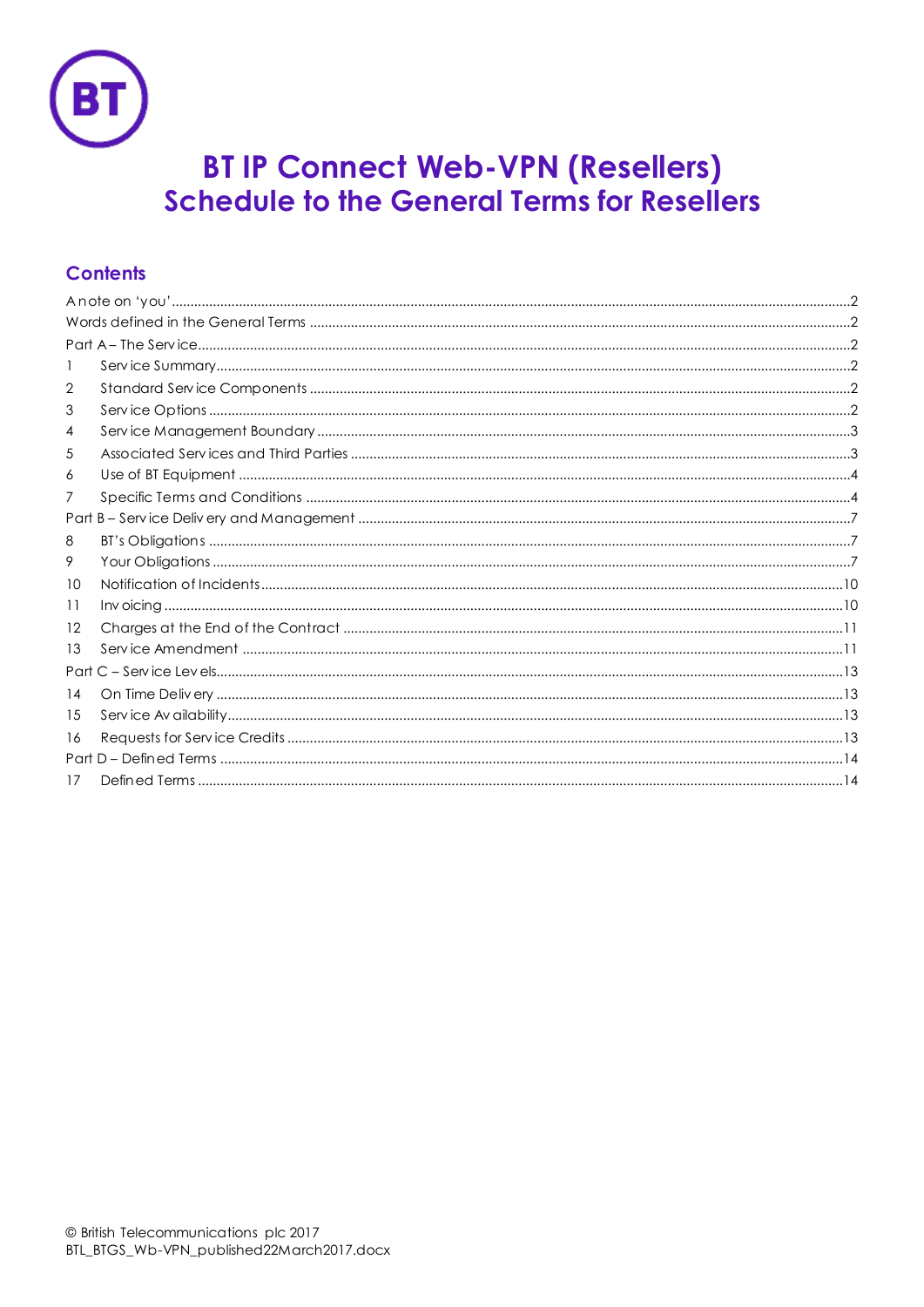

# <span id="page-1-0"></span>**A note on 'you'**

'You' and 'your' mean the Reseller.

Phrases that refer to 'either', 'neither', 'each of us', 'both of us', 'we each' or 'we both' mean one or both of BT and the Reseller, whichev er makes sense in the context of the sentence.

# <span id="page-1-1"></span>**Words defined in the General Terms**

Words that are capitalised but hav e not been defined in this Schedule hav e the meanings giv en to them in the General Terms for Resellers.

# <span id="page-1-2"></span>**Part A – The Service**

## <span id="page-1-3"></span>**1 Service Summary**

BT will prov ide you with a managed, flexible IP Virtual Priv ate Network serv ice that will enable Customers to build VPNs across one or more of their global Sites using inputs supplied to BT by a number of third party suppliers, for you to resell to Customers. This serv ice allows your Customers to connect their branch offices and remote workers to the Internet, to transfer information securely across the Internet using Encryption technology and to establish encrypted and dynamic point to point IPSec Tunnels, and comprises:

- 1.1 the Standard Serv ice Components; and
- 1.2 any of the Service Options as set out in any applicable Order,

up to the point of the Serv ice Management Boundary as set out in Paragraph [4](#page-2-0) (the "**Service**").

# <span id="page-1-4"></span>**2 Standard Service Components**

BT will prov ide you with all of the following standard serv ice components ("**Standard Service Components**") in accordance with the details as set out in any applicable Order:

## 2.1 **Managed Router**

- 2.1.1 BT will prov ide you with a Managed Router to be used at Customer Sites that will encrypt the data from the Customer Sites and route it as required by the Customer.
- 2.1.2 BT will install and manage the Serv ice, including prov iding the maintenance, monitoring, configuration and commissioning of, a Managed Router for the Serv ice on both the Customer's hardware and software, as applicable.
- 2.1.3 BT will continue to own the Managed Router at all times.

## 2.2 **Virtual Private Network**

2.2.1 BT will prov ide you with the number of Virtual Priv ate Networks as set out in any applicable Order. If you select multiple VPNs, the Customer will be able to connect all of its Sites to the VPNs and may arrange for separate routing and traffic to be put in place between the Customer's Sites.

## 2.3 **Service management**

BT will prov ide reactiv e management for the Serv ice. BT will raise a Ticket as set out in Paragraph [10](#page-9-0) if it detects or you notify BT of a fault in the Serv ice and if necessary BT will register the fault with the relev ant third party supplier for resolution, unless you hav e selected the Proactiv e Monitoring Serv ice Option, in which case the Serv ice will be managed as set out in that Serv ice Option.

## <span id="page-1-5"></span>**3 Service Options**

BT will prov ide you with any of the following options as set out in any applicable Order ("**Service Options**") and in accordance with the details as set out in that Order:

## 3.1 **Resilient Access**

- 3.1.1 If you select this Service Option, BT will provide the Service for use as a backup, secondary service to the IP Connect Global serv ice.
- 3.1.2 BT will configure the Managed Router with the IP Connect Global managed router so that both managed routers are using the resilience element that is part of the IP Connect Global serv ice.
- 3.1.3 If you select this Serv ice Option, any traffic from the IP Connect Global serv ice that is using the Serv ice will fall back onto IP Connect Global if the Serv ice cannot access the Internet but any Internet Breakout traffic that has left the Serv ice will not be able to fall back on to the IP Connect Global serv ice.

## 3.2 **Traffic Offloading**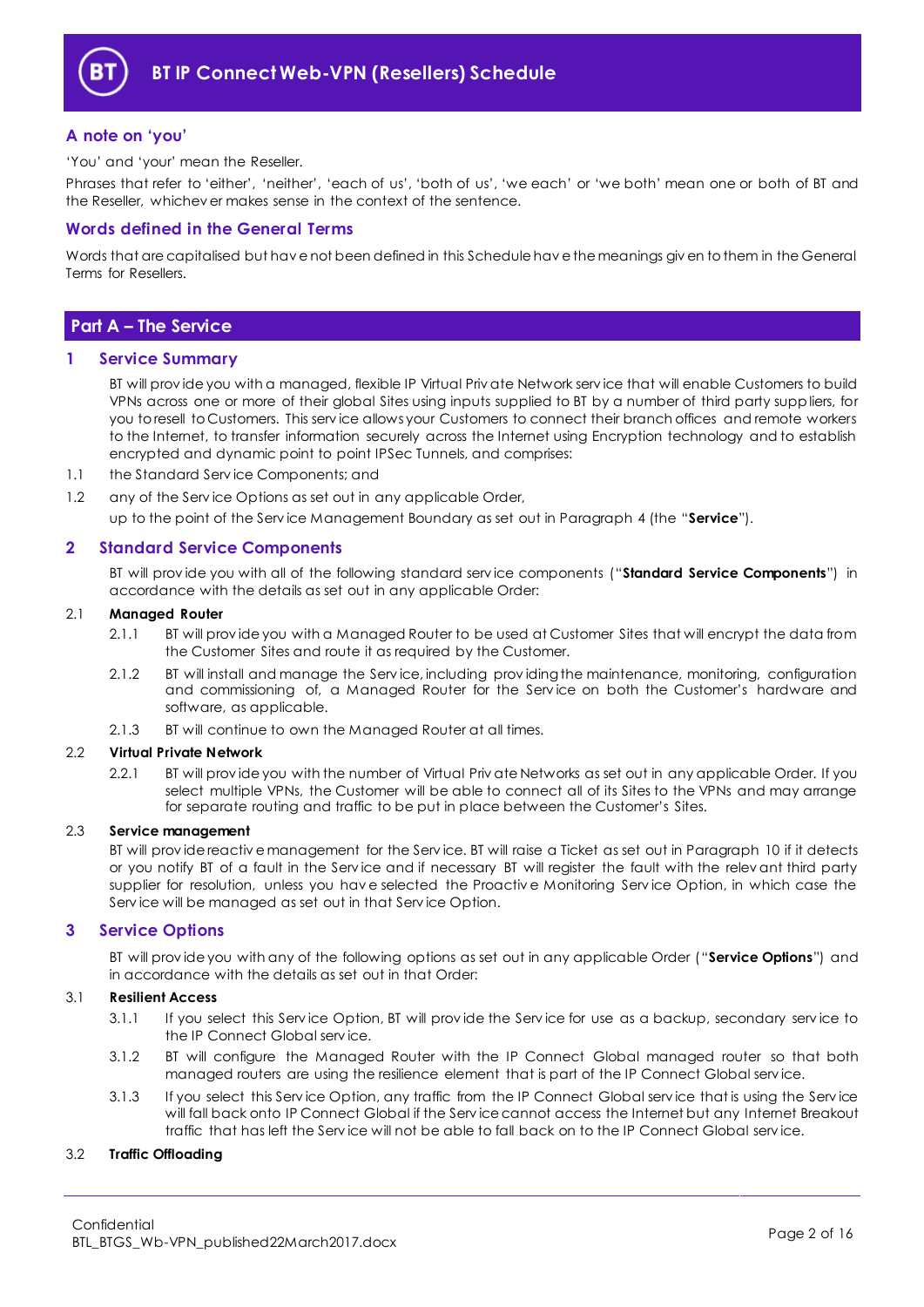

- 3.2.1 If you select this Serv ice Option, you will ensure that the Customer has also selected the Resilient Access Serv ice Option.
- 3.2.2 If you select this Serv ice Option, the Customer may offload some of its low priority IP Connect Global traffic onto the Serv ice and transmit it to a Site through an IPSec Tunnel. If there is a problem with access to the Serv ice, BT will re-route the offloaded traffic back to IP Connect Global.
- 3.2.3 BT will limit the amount of traffic that it is able to offload as part of this Serv ice Option to the bandwidth capacity of the Serv ice, as set out in the applicable Order.

## 3.3 **Traffic Prioritisation**

- 3.3.1 If you select this Serv ice Option, BT will configure the Managed Router to prioritise the Customer's traffic into the classes that are set out in an applicable Order.
- 3.3.2 BT will not be responsible for controlling the prioritisation of the traffic once it has left the Managed Router.
- 3.3.3 BT will limit the amount of traffic that it is able to prioritise as part of this Serv ice Option to the bandwidth capacity of the Serv ice, as set out in the applicable Order.
- 3.3.4 If you hav e selected multiple VPNs to be configured on the Managed Router, then traffic prioritisation will be applied to each VPN separately, and different traffic prioritisations can be used for each VPN. Once all the traffic leav es the Managed Router and trav els towards the Internet, all the VPNs will have the same lev el of prioritisation.

## 3.4 **Proactive Monitoring**

If you select the Proactiv e Monitoring Serv ice Option, BT will proactiv ely monitor the Managed Router by 'pinging' it at least ev ery fiv e minutes while the Serv ice is in operation. If BT detects a fault, it will perform initial diagnostics within 15 minutes and, if necessary, it will raise a Ticket as set out in Paragraph [10](#page-9-0) and register the fault with the third party supplier for resolution.

## 3.5 **Split Tunnelling**

- 3.5.1 If you select this Serv ice Option, the Customer will be able to use the Serv ice to simultaneously send traffic securely through a single IPSec Tunnel to a Customer Site at the same time as allowing Internet Breakout traffic to break out to the Internet for web browsing and other Internet usage.
- 3.5.2 BT may also prov ide you with iLAN access so that Guest Users can access the Internet without the cost of additional hardware and without getting access to the VPN.

## 3.6 **SNMP Management Feed**

If you select this Serv ice Option, BT will prov ide the Customer with access to network management information from any Managed Router location and BT will prov ide the Customer with SNMP connectiv ity between the Managed Routers and up to two hosts within the Customer's LAN.

## 3.7 **Firewall Logging**

If you select this Serv ice Option, BT will send the Customer Firewall Logs from the Managed Router by setting up their serv er to receiv e logs to the IP address as set out in the applicable Order.

3.8 Serv ice Options may not be av ailable in all countries. If BT cannot prov ide you with the Serv ice Option that you ask for, BT will let you know at the time that you place your Order and the Order, or relev ant part, will be cancelled by BT.

## <span id="page-2-0"></span>**4 Service Management Boundary**

- <span id="page-2-2"></span>4.1 BT will prov ide and manage the Serv ice as set out in Parts B and C of this Schedule and as set out in any applicable Order up to the Ethernet RJ45 Port on the Managed Router ("**Service Management Boundary**"). This includes the prov ision, maintenance and management of all elements up to the Serv ice Management Boundary but excludes any cable that connects to the Customer's equipment.
- 4.2 BT will hav e no responsibility for the Serv ice outside the Serv ice Management Boundary.
- 4.3 BT does not make any representations, whether express or implied, about whether the Service will operate in combination with any Customer Equipment or other equipment and software.

## <span id="page-2-1"></span>**5 Associated Services and Third Parties**

- 5.1 You will hav e the following serv ices in place that will connect to the Serv ice and are necessary for the Serv ice to function and will ensure that these serv ices meet the minimum technical requirements that BT specifies:
	- 5.1.1 **Internet access**: the Customer will need to hav e an Internet connection that may either be purchased separately by the Customer or alternativ ely through Aggregator Prov ided Access. If the Customer purchases its own Internet connection, then you will ensure that the Customer has been supplied with a modem; and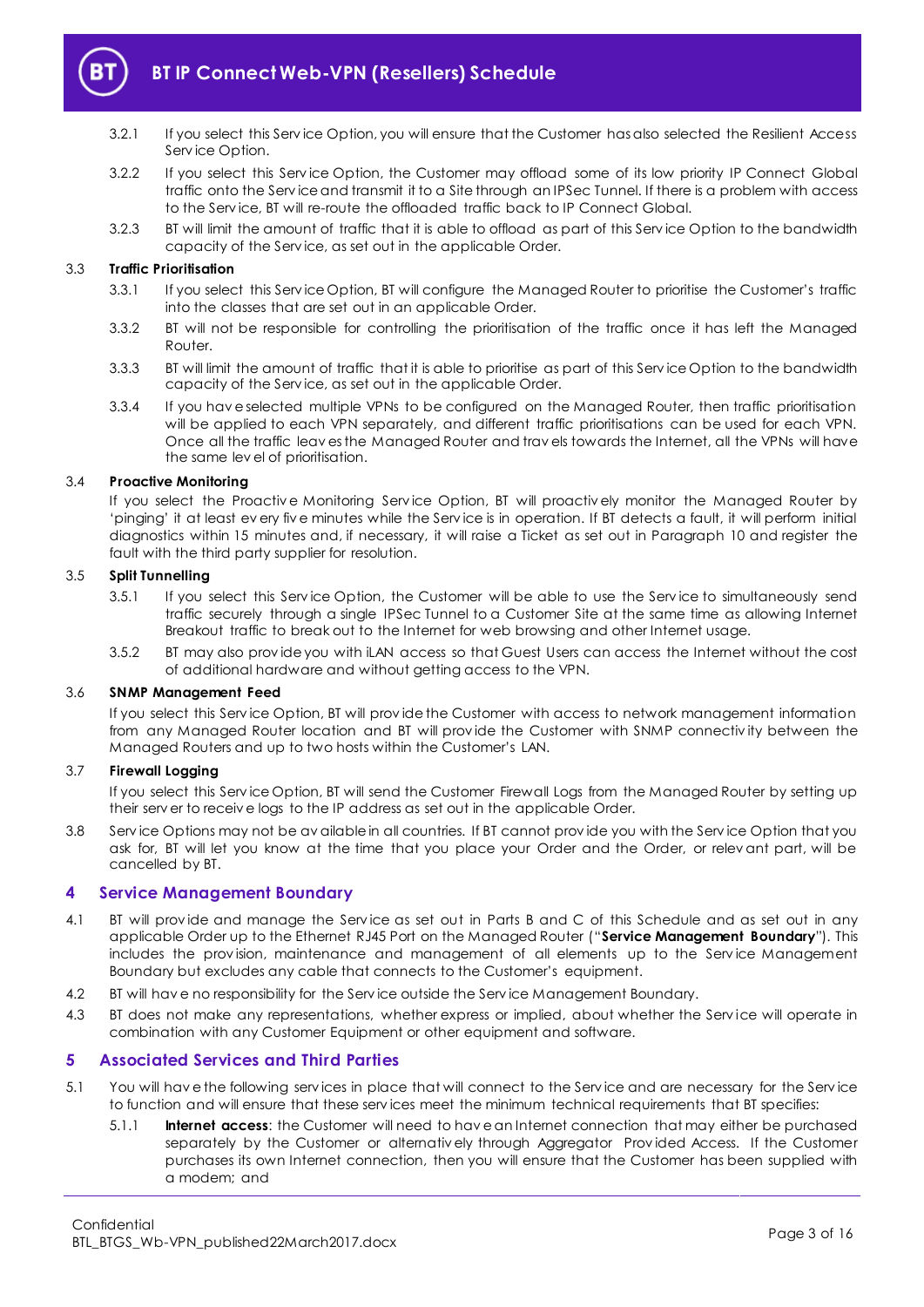

5.1.2 **IP Connect Global**: if you select any of the Resilient Access, Traffic Offloading or the Traffic Prioritisation Serv ice Options, the Customer will require the IP Connect Global serv ice,

## (each an "**Enabling Service**").

- 5.2 If BT prov ides you with any serv ices other than the Serv ice (including, but not limited to any Enabling Serv ice) this Schedule will not apply to those services and those services will be governed by their separate terms.
- 5.3 BT will not be liable for failure to or delay in supplying the Serv ice to a Site if another supplier delays or refuses the supply of part of the Serv ice, such as an Access Line, to that Site and no alternativ e serv ice is av ailable at reasonable cost.

# <span id="page-3-0"></span>**6 Use of BT Equipment**

- 6.1 In relation to BT Equipment, you will be responsible for ensuring that Customers will:
	- 6.1.1 keep the BT Equipment safe and without risk to health;
		- 6.1.2 only use the BT Equipment, or allow it to be used, in accordance with any instructions or authorisation BT may giv e and for the purpose for which it is designed;
		- 6.1.3 not mov e the BT Equipment or any part of it from the Sites without BT's written consent and you will pay BT's costs and expenses reasonably incurred as a result of such mov e or relocation;
		- 6.1.4 not make any alterations or attachments to, or otherwise interfere with, the BT Equipment, nor permit any person (other than a person authorised by us) to do so, without BT's prior written consent and, if BT giv es its consent, agree that any alterations or attachments will become part of the BT Equipment;
		- 6.1.5 not sell, charge, assign, transfer or dispose of or part with possession of the BT Equipment or any part of it;
		- 6.1.6 not allow any lien, encumbrance or security interest ov er the BT Equipment, nor pledge the credit of BT for the repair of the BT Equipment or otherwise;
		- 6.1.7 not claim to be owner of the BT Equipment and you will ensure that the owner of the Sites will not claim ownership of the BT Equipment, ev en where the BT Equipment is fixed to the Sites;
		- 6.1.8 obtain appropriate insurance against any damage to or theft or loss of the BT Equipment;
		- 6.1.9 indemnify BT against all Claims, losses, costs or liabilities arising from your Customers' or their Users' use of the BT Equipment or where the BT Equipment is damaged, stolen or lost;
		- 6.1.10 ensure that the BT Equipment appears in BT's name in any accounting books;
		- 6.1.11 where there is a threatened seizure of the BT Equipment, or if anything listed in Clause 19.3 of the General Terms for Resellers applies to a Customer, immediately prov ide BT with Notice so that BT may take action to repossess the BT Equipment; and
		- 6.1.12 notify any interested third parties that BT owns the BT Equipment.

## 6.2 **BT Equipment**

- 6.2.1 BT Equipment will remain BT's property at all times and risk in BT Equipment will pass to you upon deliv ery, whether or not the BT Equipment has been installed.
- 6.2.2 You will be liable to BT for any loss of or damage to BT Equipment, except where the loss or damage is a result of fair wear and tear or caused by BT.

## <span id="page-3-4"></span><span id="page-3-2"></span>6.3 **WEEE Directive**

- 6.3.1 You will be responsible under Article 13 of the Waste Electrical and Electronic Equipment Directiv e 2012 ("**WEEE Directive**") for the costs of collection, treatment, recov ery, recycling and env ironmentally sound disposal of any equipment supplied under the Contract that has become waste electrical and electronic equipment ("**WEEE**").
- 6.3.2 For the purposes of Article 13 of the WEEE Directiv e this Paragrap[h 6.3](#page-3-2) is an alternativ e arrangement to finance the collection, treatment, recov ery, recycling and env ironmentally sound disposal of WEEE.
- 6.3.3 You will be responsible for any information recording or reporting obligations imposed by the WEEE Directiv e.
- 6.3.4 You will indemnify BT against any Claims, losses, costs or liabilities that BT incurs due to your failure to comply with your express or implied obligations in accordance with this Paragrap[h 6.3](#page-3-2) or in connection with the WEEE Directiv e.

## <span id="page-3-1"></span>**7 Specific Terms and Conditions**

## <span id="page-3-3"></span>7.1 **Minimum Period of Service and Renewal Periods**

7.1.1 Unless one of us giv es Notice to the other of an intention to terminate the Serv ice at least 28 days before the end of the Minimum Period of Serv ice or a Renewal Period ("**Notice of Non-Renewal**"), at the end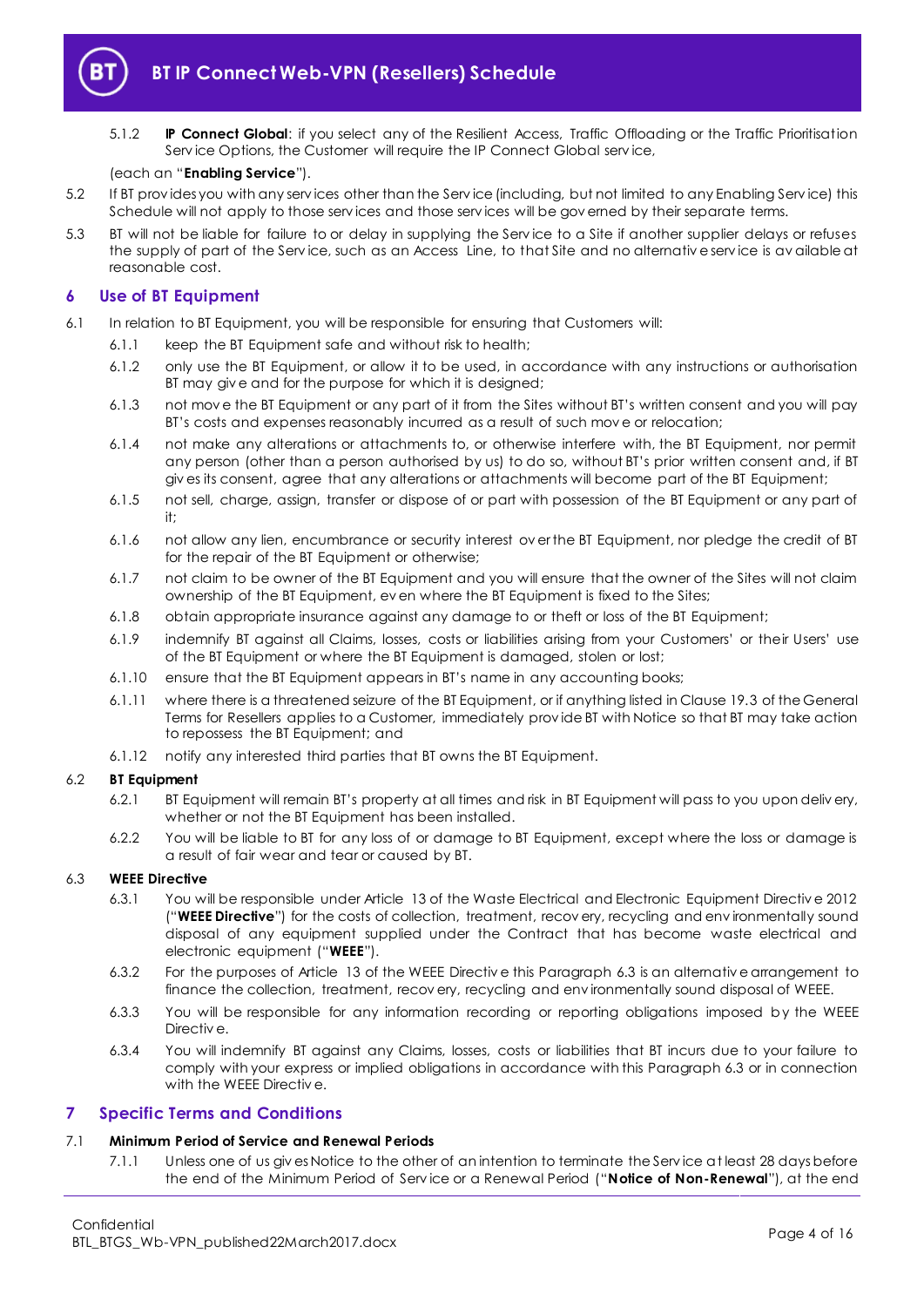

of the Minimum Period of Serv ice or any subsequent Renewal Period, the Serv ice will automatically extend for the Renewal Period, and both of us will continue to perform each of our obligations in accordance with the Contract.

- 7.1.2 In the ev ent that one of us giv es a Notice of Non-Renewal, BT will cease deliv ering the Serv ice at the time of 23:59 on the last day of the Minimum Period of Serv ice or subsequent Renewal Period.
- <span id="page-4-2"></span>7.1.3 BT may propose changes to this Schedule or the Charges (or both) by giv ing you Notice at least 28 days prior to the end of the Minimum Period of Serv ice and each Renewal Period ("**Notice to Amend**").
- <span id="page-4-0"></span>7.1.4 Within 21 days of any Notice to Amend, you will prov ide BT Notice:
	- (a) agreeing to the changes BT proposed, in which case those changes will apply from the beginning of the following Renewal Period;
	- (b) requesting rev isions to the changes BT proposed, in which case both of us will enter into good faith negotiations for the remainder of that Minimum Period of Service or Renewal Period, as applicable, and, if agreement is reached, the agreed changes will apply from the beginning of the following Renewal Period; or
	- (c) terminating the Contract at the end of the Minimum Period of Serv ice or Renewal Period, as applicable.
- <span id="page-4-1"></span>7.1.5 If both of us hav e not reached agreement in accordance with Paragraph [7.1.4\(b\)](#page-4-0) by the end of the Minimum Period of Serv ice or the Renewal Period, as applicable, the existing terms of this Schedule will apply from the beginning of the following Renewal Period unless you elect to giv e Notice in accordance with Paragraph [7.1.4\(c\),](#page-4-1) or BT may give Notice of termination, in which case BT will cease delivering the Serv ice at the time of 23:59 on the last day of the Minimum Period of Serv ice or subsequent Renewal Period.

## 7.2 **Termination for Convenience**

For the purposes of Clause 16 of the General Terms for Resellers, either of us may, at any time after the Serv ice Start Date and without cause, terminate the Serv ice or any Order by giv ing 28 days' Notice to the other.

## 7.3 **Customer Committed Date**

- 7.3.1 If you request a change to the Serv ice or any part of the Serv ice, including any IP Address location, then BT may rev ise the Customer Committed Date to accommodate that change.
- 7.3.2 BT may expedite deliv ery of the Serv ice for operational reasons or in response to a request from you, but this will not rev ise the Customer Committed Date.

## 7.4 **Cancellation Charges**

For the purposes of Clause 17 of the General Terms for Resellers, if you cancel an Order, or part of it, any time before the Serv ice Start Date you will hav e to pay BT the Cancellation Charges as set out in the Order.

#### 7.5 **Access to Internet**

- 7.5.1 You agree and will ensure that each Customer agrees that where the Serv ice prov ides access to the Internet, the use of the Internet is at the Customer's own risk.
- 7.5.2 You will ensure that each Customer agrees that BT may pass details of the Customer's Site to a local Internet serv ice prov ider to enable the Customer and its Users to access the Internet from that Site.

#### 7.6 **Access to Emergency Services**

BT will not prov ide the ability for Customers or their Users to call the emergency serv ices by dialling "**999**" or "**112**" and, therefore, you will be responsible for making alternativ e arrangements for your Customers, including the maintenance of a fixed telephone number.

#### 7.7 **IP Addresses and Domain Names**

Except for IP Addresses expressly registered in your name, all IP Addresses and Domain Names made av ailable with the Serv ice will at all times remain BT's property or the property of BT's suppliers and w ill be non-transferable. All of your rights to use such IP Addresses or Domain Names will cease on termination or expiration of the Serv ice.

## 7.8 **Provider Independent Resources**

- 7.8.1 You will, and you will ensure that your Customers will, comply with the following terms that BT is required by RIPE to include in the Contract where you take PIR with the Serv ice:
	- (a) you will, on behalf of your Customers, respond to any information requests from BT in order for BT to keep registration records up-to-date;
	- (b) you will, on behalf of your Customers, prov ide up-to-date registration data to BT and you agree and will ensure that Customers agree that some or all of this registration data will be published in the RIPE WHOIS database;
	- (c) you will not sub-assign any of the PIR to a third party other than your Customers (as applicable);
	- (d) you will pay any registration fees to BT that apply for the PIR;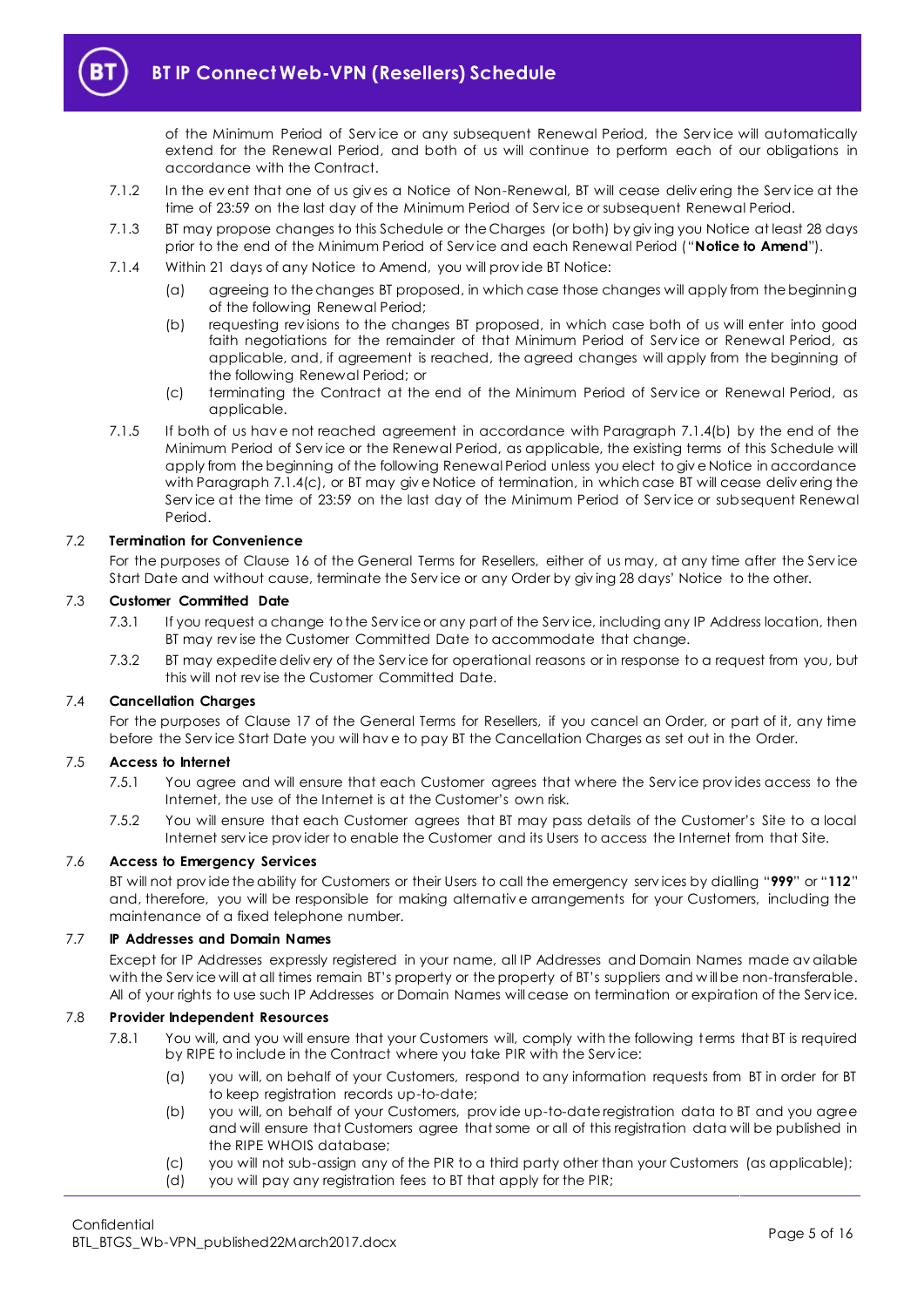

- (e) if you cannot be contacted or you do not pay any applicable registration fees to BT, the PIR will return by default to RIPE;
- (f) your Customers' use of PIR is subject to the RIPE policies as published on the RIPE web site at <https://www.ripe.net/publications/> and that may be amended from time to time; and
- (g) you will commit a material breach of the Contract if you or your Customers do not follow any of the relev ant RIPE policies and on material breach the PIR will return by default to RIPE and BT may terminate the Contract as set out in Clause 19 of the General Terms for Resellers.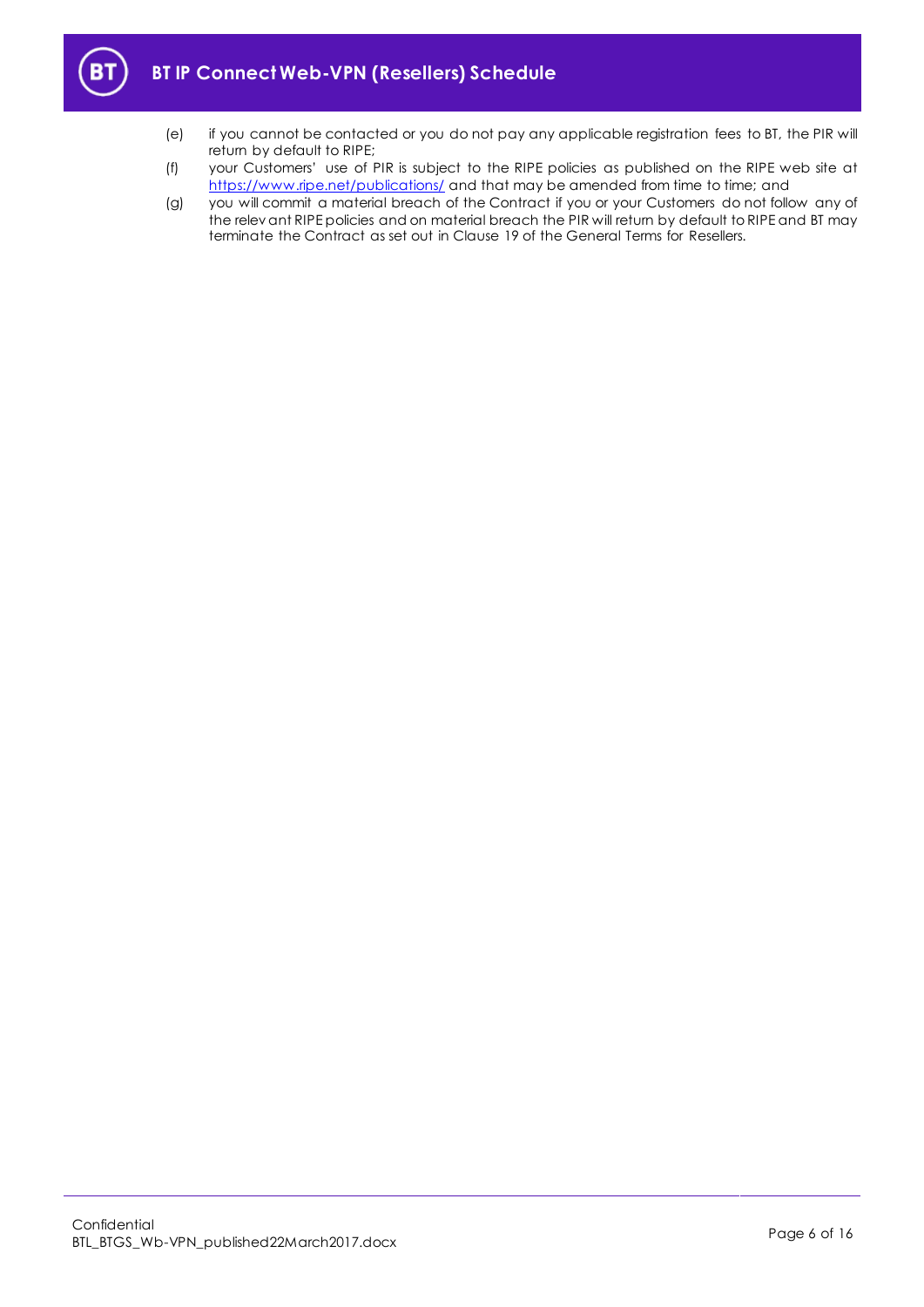

# <span id="page-6-0"></span>**Part B – Service Delivery and Management**

# <span id="page-6-1"></span>**8 BT's Obligations**

## 8.1 **Service Delivery**

Before the Serv ice Start Date and, where applicable, throughout the prov ision of the Serv ice, BT:

- 8.1.1 will provide you with contact details for the Service Desk;
- 8.1.2 will comply with all reasonable health and safety rules and regulations and reasonable security requirements that apply at a Site and hav e been notified to BT in writing but BT will not be liable if, as a result of any such compliance, BT is in breach of any of its obligations under this Contract;
- 8.1.3 will prov ide the amount of VPNs set out in the applicable Order and will configure the VPNs for the Customer's traffic;
- 8.1.4 will, where applicable, arrange for any surv eys to be conducted to confirm the av ailability of a suitable Access Line to the Sites. If the surv eys identify that additional engineering work is required in order to prov ide a suitable Access Line to the Sites, BT may prov ide a new quote to you, detailing the additional Charges you will need to pay for the engineering work to be completed, and:
	- (a) if you accept the new quote, BT will cancel the existing Order to the affected Sites, will generate a new Order for the affected Sites and will arrange for the additional engineering works to be carried out; or
	- (b) if you do not accept the new quote, BT will cancel your existing Order for the prov ision of Serv ice to the affected Sites and BT will hav e no obligation to prov ide the Serv ice;

and BT may raise a Charge for any reasonable costs incurred as a result of the surv ey in accordance with Clause 17.2.2 of the General Terms for Resellers;

- 8.1.5 will provide you with a Reseller Committed Date and will use reasonable endeav ours to meet any Reseller Committed Date; and
- 8.1.6 will be responsible for network design for the Serv ice.

## <span id="page-6-3"></span>8.2 **Commissioning of the Service**

- Before the Serv ice Start Date, BT will:
- 8.2.1 configure the Service;
- 8.2.2 conduct a series of standard tests on the Serv ice to ensure that it is configured correctly; and
- 8.2.3 on the date that BT has completed the activities in this Paragrap[h 8.2,](#page-6-3) confirm to you that the Service is av ailable for performance of any Acceptance Tests as set out in paragrap[h 9.2.](#page-8-0)

## <span id="page-6-5"></span><span id="page-6-4"></span>8.3 **During Operation**

On and from the Serv ice Start Date, BT:

- 8.3.1 will respond and use reasonable endeav ours to remedy an Incident without undue delay if BT detects or if you report an Incident on the BT Network;
- <span id="page-6-6"></span>8.3.2 will work with the relev ant supplier to restore Serv ice as soon as practicable during Local Contracted Business Hours if BT detects or if you report an Incident on the Access Line;
- 8.3.3 may carry out Maintenance from time to time and will use reasonable endeav ours to inform you:
	- (a) at least fiv e Business Days before any Maintenance on the BT Network or BT Equipment, howev er you agree that BT may inform you with less notice than normal where emergency Maintenance is required; or
	- (b) without undue delay for scheduled Access Line maintenance by a supplier;
- 8.3.4 may, in the event of a security breach affecting the Service, require any or all passwords used in connection with the Serv ice to be changed. BT does not guarantee the security of the Serv ice against unauthorised or unlawful access or use;
- 8.3.5 will archive Managed Router configuration files and restore configurations if a Managed Router fails; and
- 8.3.6 will store copies of the three most recent configurations for each Managed Router for the life time of that Managed Router.

#### 8.4 **The End of the Service**

On termination of the Serv ice by either one of us, or expiry, BT may disconnect and remov e any BT Equipment located at the Sites.

# <span id="page-6-2"></span>**9 Your Obligations**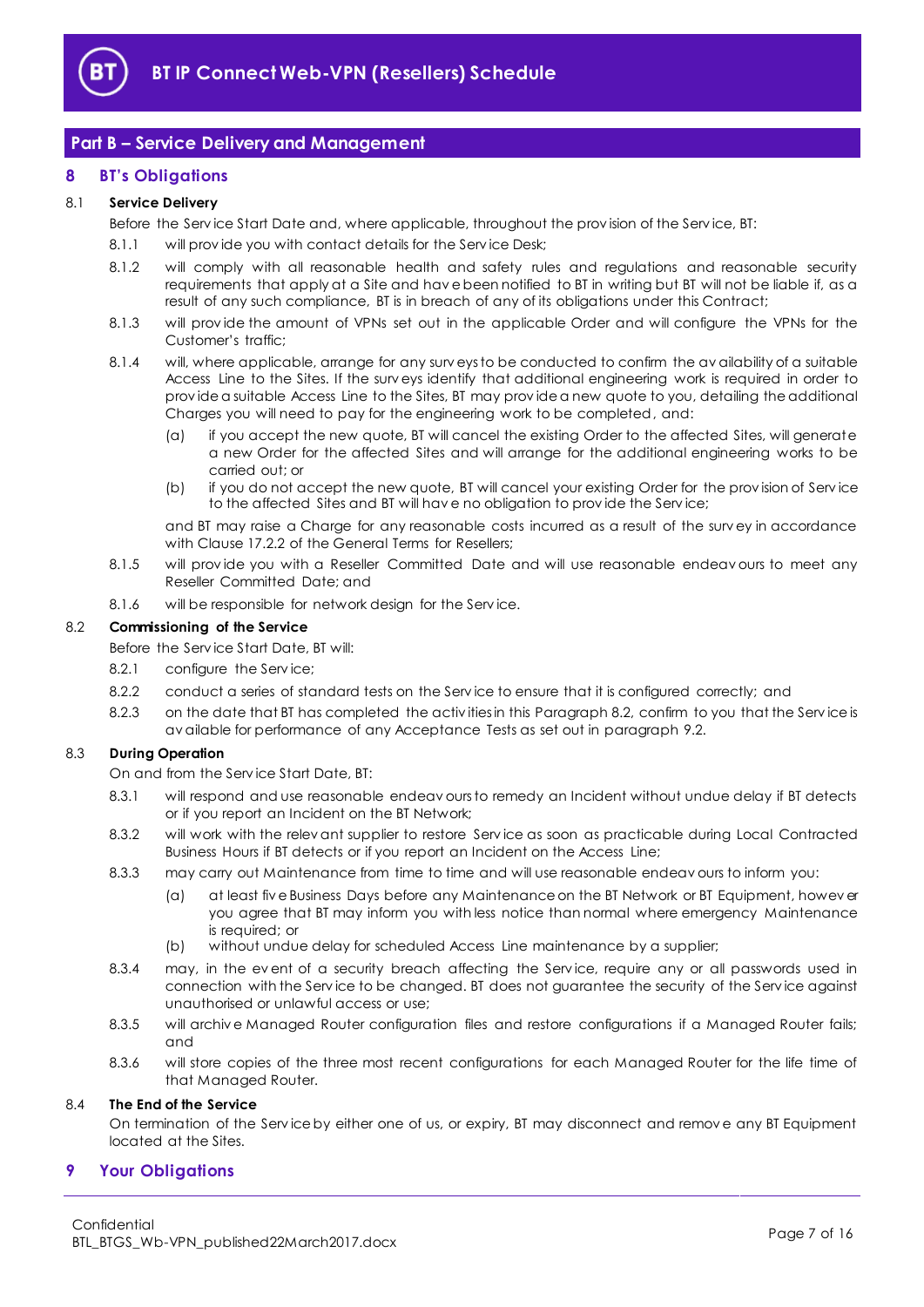

## 9.1 **Service Delivery**

Before the Serv ice Start Date and, where applicable, throughout the prov ision of the Serv ice, you will:

- 9.1.1 prov ide BT with the names and contact details of the Reseller Contact, but BT may also accept instructions from a person who BT reasonably believ es is acting with your authority;
- 9.1.2 prov ide BT with any information reasonably required without undue delay;
- 9.1.3 be responsible for making sure that Customers prov ide BT with access to any Sites during Business Hours, or as otherwise agreed, to enable BT to set up, deliv er and manage the Serv ice;
- 9.1.4 be responsible for making sure that each Customer completes any preparation activities that BT may request to enable a User to receiv e the Serv ices promptly and in accordance with any reasonable timescales;
- 9.1.5 prov ide BT with Notice in writing of any health and safety rules and regulations and security requirements that apply at a Customer's Site;
- <span id="page-7-0"></span>9.1.6 in jurisdictions where an employer is legally required to make such disclosure to its Users and other employees:
	- (a) ensure that Customers inform their Users and other employees that as part of the Serv ice being deliv ered by BT, BT may monitor and report to you the use of any targeted applications by them;
	- (b) ensure that your Customers' Users and other employees hav e consented or will be deemed to hav e consented to such monitoring and reporting (if such consent is legally required); and
	- (c) agree that BT will not be liable for any failure by you or your Customers to comply with this Paragraph [9.1.6](#page-7-0) and indemnify BT from and against any Claims, losses, costs or liabilities brought by you, your Customers or their Users and other employees against BT arising out of BT's deliv ery of the Serv ices;
- 9.1.7 be responsible for ensuring that the LAN protocols and applications that each Customer uses will be compatible with the Serv ice and the Customer is responsible for LAN connectiv ity, where applicable;
- 9.1.8 be responsible for ensuring that the Customer prov ides its own SNMP management tools and BT has no responsibility to prov ide these tools;
- 9.1.9 be responsible for ensuring that each Customer prepares and maintains the Site for the installation of BT Equipment and supply of the Serv ice, including:
	- (a) prov iding a suitable and safe operational env ironment for any BT Equipment including all necessary trunking, conduits, cable trays, and telecommunications connection points in accordance with BT's reasonable instructions and in accordance with applicable installation standards;
	- (b) taking up or remov ing any fitted or fixed floor cov erings, ceiling tiles and partition cov ers or prov ide any openings in buildings required to connect BT Equipment to appropriate telecommunications facilities in time to allow BT to undertake any necessary installation or maintenance Serv ices;
	- (c) carrying out any work that may be required after installation to make good any cosmetic damage caused during the installation or maintenance Serv ices;
	- (d) prov iding a secure, continuous power supply at the Site for the operation and maintenance of the Serv ice or BT Equipment at such points and with such connections as BT specifies and, in order to mitigate any Serv ice interruption resulting from failure in the principal power supply, you will ensure that the Customer prov ides back-up power with sufficient capacity to conform to the standby requirements of the applicable standards; and
	- (e) prov iding internal cabling between the BT Equipment and any Customer Equipment, as appropriate;
- 9.1.10 let BT know if you require network changes by making a request to BT by using the portal at https://www.globalservices.bt.com/uk/en/my\_account. If the network changes you require result in changes to the Internet access, then BT will let you know before it implements the changes if Internet access reconfiguration Charges will apply;
- 9.1.11 be responsible for, and ensure that you comply with, all applicable licensing and regulations for use of the Serv ice including to the local law and regulations that apply to the export and re-export of any encryption software or dev ices. BT may ask you to prov ide proof of compliance with licensing and regulatory requirements before Serv ice deliv ery. If you do not product proof to BT's satisfaction, BT may suspend the Serv ice or cancel the applicable Order;
- 9.1.12 be responsible for getting any local import and user licenses and the written authority from all respective authorities necessary;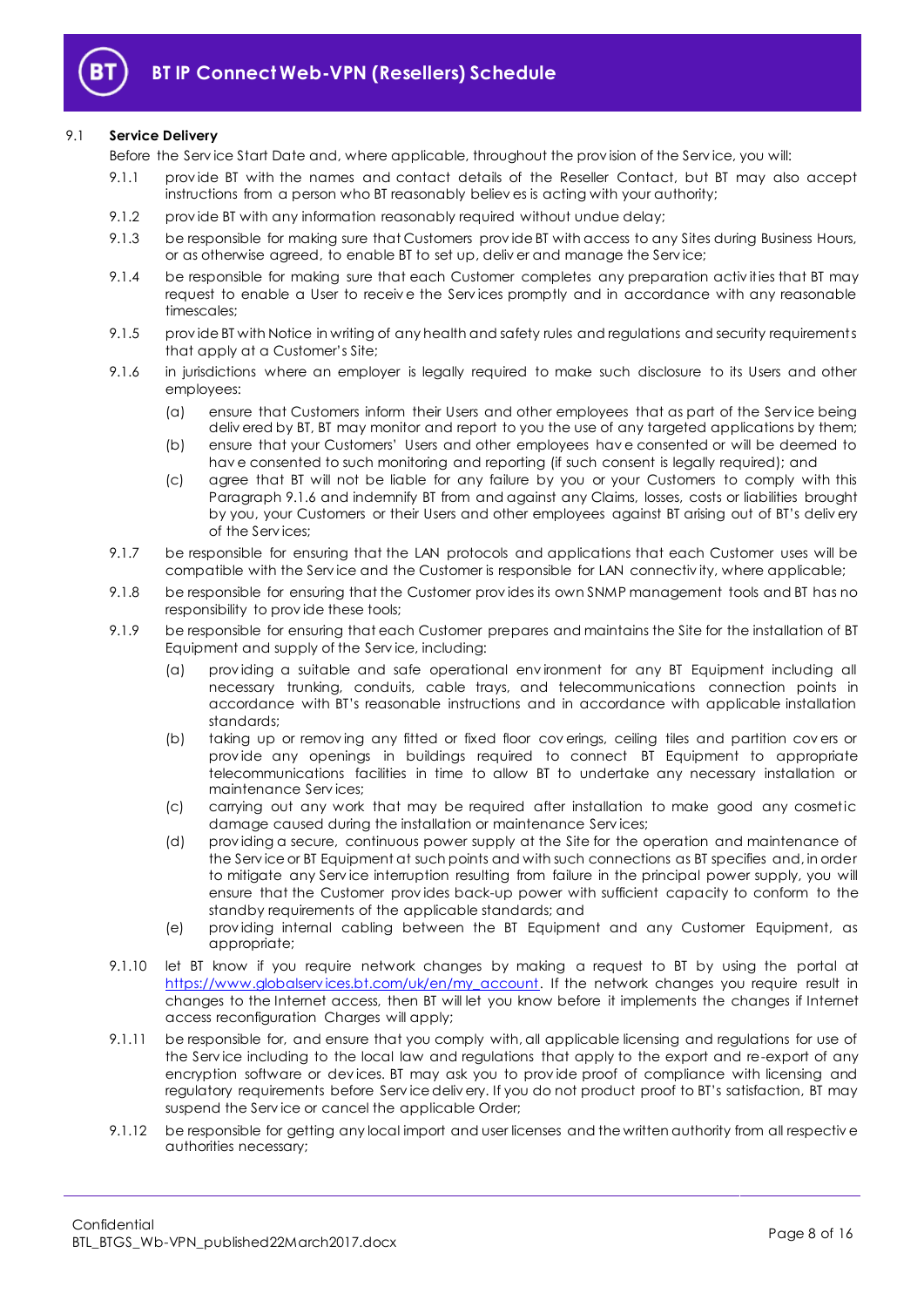

# **BT IP Connect Web-VPN (Resellers) Schedule**

- 9.1.13 if you select the Split Tunnelling Serv ice Option to enable the Customer to prov ide Internet access itself, you will, and you will procure that your Customers will, comply with all applicable laws and regulations regarding the prov ision of Internet access to Users;
- 9.1.14 ensure that Customers are aware that they should not use the Resilient Access Service Option as a primary serv ice as if the speed of the Serv ice is slower than the Customer's IP Connect Global serv ice, the Customer may experience lower serv ice quality during an outage of the IP Connect Global serv ice; and
- 9.1.15 If you select the Resilient Access Service Option, ensure that the Customer has both the Service and the IP Connect Global serv ice av ailable at the same Site and BT will connect the serv ices together using the Customer's LAN. You will be responsible for making sure that both serv ices are connected to the same LAN.

## <span id="page-8-3"></span><span id="page-8-0"></span>9.2 **Acceptance Tests**

- 9.2.1 Within five Business Days after receiving Notice from BT under Paragraph [8.2.3,](#page-6-4) you will carry out the Acceptance Tests for the Serv ice up to OSI Layer 3 ("**Acceptance Test Period**").
- <span id="page-8-2"></span>9.2.2 The Serv ice is accepted by you if you confirm acceptance in writing during the Acceptance Test Period or is deemed to hav e been accepted by you if you do not prov ide BT with Notice to the contrary by the end of the Acceptance Test Period.
- 9.2.3 Subject to Paragraph [9.2.4,](#page-8-1) the Serv ice Start Date will be the earlier of the following:
	- (a) the date that you confirm acceptance of the Serv ice in writing in accordance with Paragraph [9.2.2;](#page-8-2) or
	- (b) the date of the first day following the Acceptance Test Period.
- <span id="page-8-1"></span>9.2.4 If, during the Acceptance Test Period, you prov ide BT Notice that the Acceptance Tests hav e not been passed, BT will remedy the non-conformance without undue delay and prov ide you Notice that BT has remedied the non-conformance and inform you of the Serv ice Start Date.

## 9.3 **During Operation**

On and from the Serv ice Start Date, you will be responsible for ensuring that Customers:

- 9.3.1 report Incidents to the Reseller Contact and not to the Serv ice Desk;
- 9.3.2 monitor and maintain any Customer Equipment connected to the Service or used in connection with a Serv ice;
- 9.3.3 ensure that any Customer Equipment that is connected to the Serv ice or that a Customer uses, directly or indirectly, in relation to the Serv ice is:
	- (a) connected using the applicable BT Network termination point, unless BT has giv en the Customer permission to connect by another means and used in accordance with any instructions, standards and safety and security procedures applicable to the use of that Customer Equipment; (b) adequately protected against v iruses and other breaches of security;
	- (c) technically compatible with the Serv ice and will not harm or damage BT Equipment, the BT Network, or any of BT's suppliers' or subcontractors' network or equipment; and
	- (d) approv ed and used in accordance with relev ant instructions, standards and Applicable Law and any safety and security procedures applicable to the use of that Customer Equipment;
- 9.3.4 immediately disconnect any Customer Equipment, or adv ise BT to do so at your expense, if Customer Equipment does not meet any relev ant instructions, standards or Applicable Law;
- 9.3.5 connect equipment to the Service only by using the Managed Router at the Sites:
- 9.3.6 do not make changes to the Service (including Internet access) without BT's prior written approval. If the both of us agree to the changes, BT may inv oice you for any costs that we hav e told you will be incurred by BT for the approv ed changes (including increases or decreases in bandwidth, or any upgrade or downgrade options);
- 9.3.7 prov ide an Ethernet RJ45 Port with a patch cable on its LAN side long enough to reach the Managed Router (using a straight cable if Customers are connecting to a switch or using a crossov er cable if Customers are connecting to another type of Router);
- 9.3.8 prov ide a power source to local electrical specifications for the Managed Router; and
- 9.3.9 configure the Customer Equipment's software to prov ide and test end to end connectiv ity and to connect the Customer Equipment to its LAN.

# 9.4 **The End of the Service**

On termination of the Serv ice by either you or BT, you will ensure that each Customer will:

9.4.1 provide BT with all reasonable assistance necessary to remove BT Equipment from the Sites;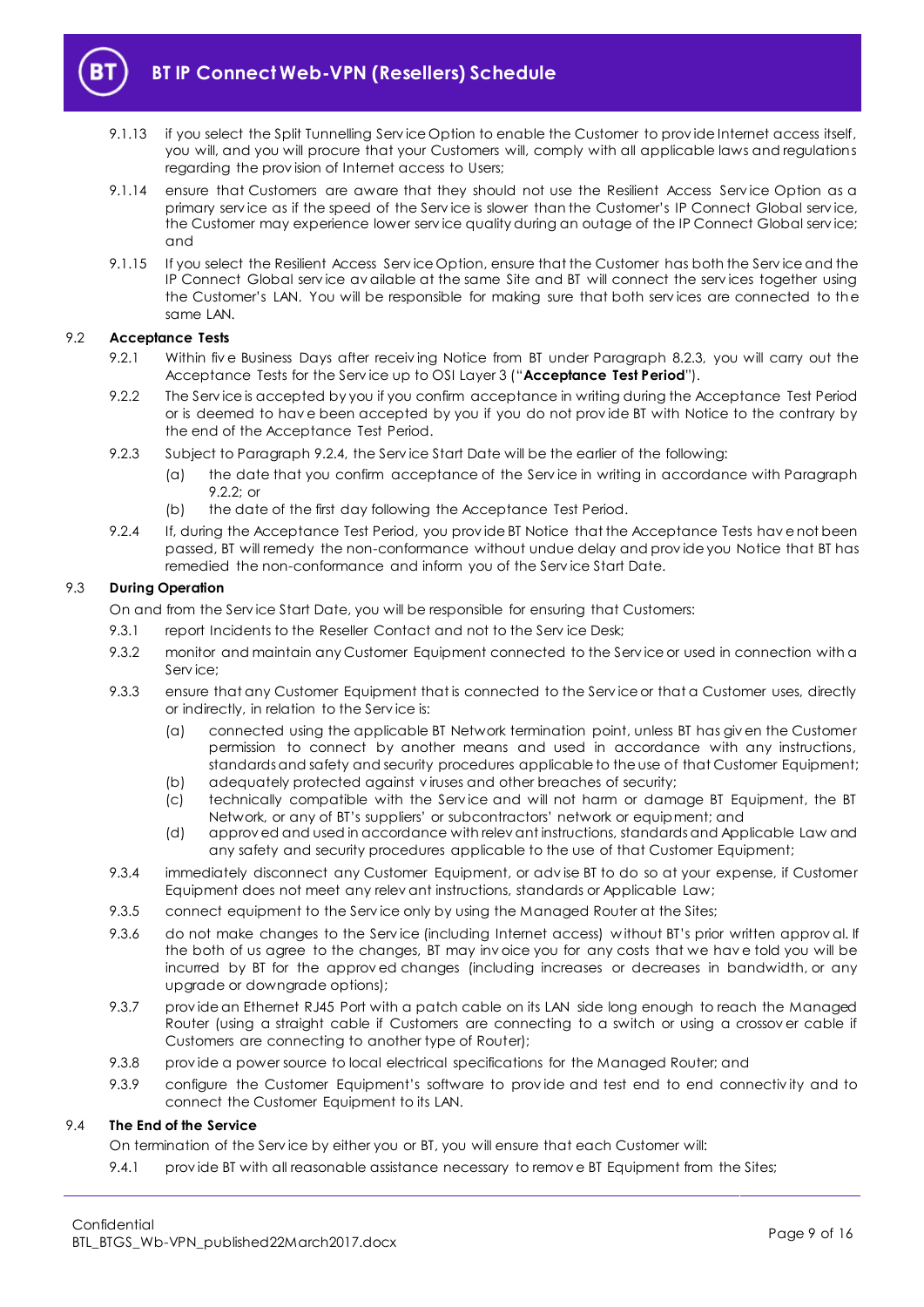

# **BT IP Connect Web-VPN (Resellers) Schedule**

- 9.4.2 disconnect any Customer Equipment from BT Equipment located at the Sites;
- 9.4.3 not dispose of or use BT Equipment other than in accordance with BT's written instructions or authorisation;
- 9.4.4 arrange for any BT Equipment located at the Sites to be returned to BT; and
- 9.4.5 be liable for any reasonable costs of recovery that BT incurs in recovering the BT Equipment.

# <span id="page-9-0"></span>**10 Notification of Incidents**

Where you become aware of an Incident:

- 10.1 the Reseller Contact will report it to the Service Desk;
- <span id="page-9-2"></span>10.2 BT will give you a Ticket;
- <span id="page-9-3"></span>10.3 BT will inform you when it believ es the Incident is cleared, and will close the Ticket when:
	- 10.3.1 you confirm that the Incident is cleared within 24 hours after being informed; or
	- 10.3.2 BT has attempted unsuccessfully to contact you, in the way agreed between both of us, in relation to the Incident and you hav e not responded within 24 hours follow ing BT's attempt to contact you.
- <span id="page-9-4"></span>10.4 If you confirm that the Incident is not cleared within 24 hours following being informed, the Ticket will remain open, and BT will continue to work to resolv e the Incident.
- 10.5 Where BT becomes aware of an Incident, Paragraphs [10.2,](#page-9-2) [10.3](#page-9-3) and [10.4](#page-9-4) will apply.

## <span id="page-9-1"></span>**11 Invoicing**

- 11.1 BT will inv oice you for the Charges for the Serv ice as set out in Paragraph [11.2](#page-9-5) in the amounts and currency specified in any Orders.
- <span id="page-9-5"></span>11.2 Unless set out in any applicable Order, BT will inv oice you for:
	- 11.2.1 Installation Charges, on the Serv ice Start Date, or where the installation period is estimated to be longer than one month, monthly in arrears starting from when you place an Order until the Serv ice Start Date;
	- 11.2.2 the following Recurring Charges, except Usage Charges, monthly in adv ance on the first day of the relev ant month. The amount of these Recurring Charges may v ary depending on the Service Options and the type of Access Line that you hav e selected in the Order and the location of the Sites. For any period where Service is provided for less than one month, the Recurring Charges will be calculated on a daily basis:

| Standard Service Components and Service Options with Recurring Charges                                                                                                                   |  |
|------------------------------------------------------------------------------------------------------------------------------------------------------------------------------------------|--|
| <b>Managed Router</b>                                                                                                                                                                    |  |
| <b>Multiple VPNs</b><br>The Charge is for each VPN that you select after the first VPN.                                                                                                  |  |
| <b>Resilient Access</b>                                                                                                                                                                  |  |
| <b>Traffic Offloading</b>                                                                                                                                                                |  |
| <b>Traffic Prioritisation</b>                                                                                                                                                            |  |
| Split Tunnelling                                                                                                                                                                         |  |
| <b>SNMP Management Feed</b><br>The Charge is calculated on a Site by Site basis.                                                                                                         |  |
| <b>Firewall Logging</b><br>The Charge is calculated on a Site by Site basis. If you order this Service Option after the<br>Service is delivered to the Site, you may incurextra Charges. |  |
| Usage Charges, monthly in arrears on the first day of the relevant month, calculated at the then current                                                                                 |  |

- 11.2.4 reconfiguration Charges for each part of the Serv ice that is reconfigured, prov ided that:
	- (a) all reconfiguration changes after the Serv ice Start Date are documented in a new Order; and
	- (b) if BT upgrades Software on a Managed Router there is no Charge for the upgrade unless the Software upgrade also requires a hardware upgrade, such as additional memory, in which case you will be charged for the hardware upgrade at the then-current relev ant Charges;
- 11.2.5 De-installation Charges within 60 days of de-installation of the Serv ice; and
- 11.2.6 any Termination Charges incurred in accordance with Paragraph [12](#page-10-0) upon termination of the relevant Serv ice.
- 11.3 BT may inv oice you for any of the following Charges in addition to those set out in any applicable Order:
	- 11.3.1 Charges for inv estigating Incidents that you report to BT where BT finds no Incident or that the Incident is caused by something for which BT is not responsible under the Contract;

rates;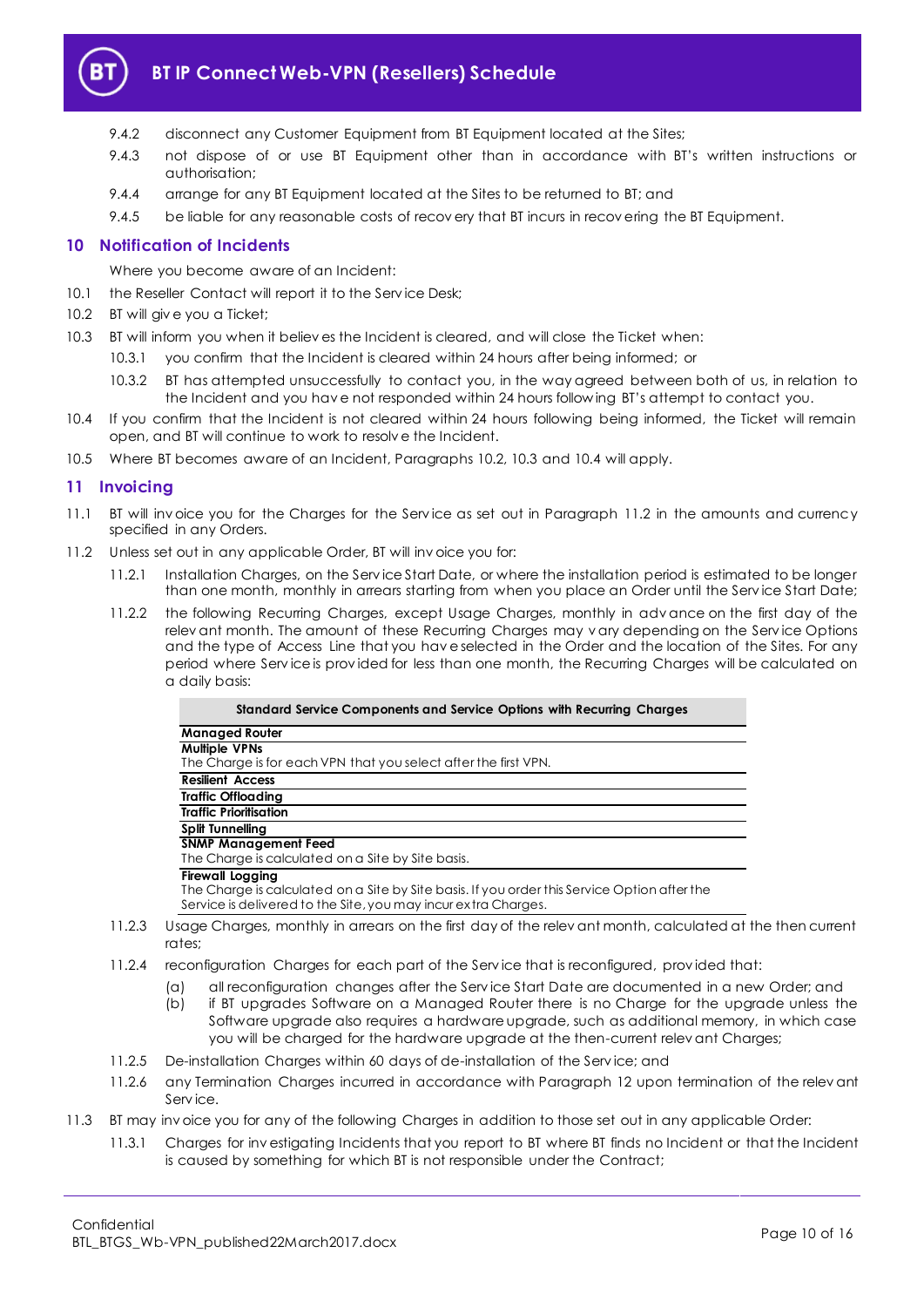

11.3.2 Charges for inv estigating an Incident where BT's diagnostics indicate that the reason for the Incident is a Customer Domain Incident. BT may charge you for Incidents due to Customer Domain Incidents as set out in the table below:

| <b>Charge Category</b> | <b>Charge Component</b>                                                    |  |  |
|------------------------|----------------------------------------------------------------------------|--|--|
| Service Desk support   | on an Incident by Incident basis                                           |  |  |
| Field engineering      | for each visit to a Site (this will vary on a<br>country by country basis) |  |  |

- 11.3.3 Charges for commissioning the Serv ice as set out in Paragrap[h 8.2](#page-6-3) outside of Business Hours;
- 11.3.4 Charges for restoring Serv ice if the Serv ice has been suspended in accordance with Clause 11.1.2 of the General Terms for Resellers;
- 11.3.5 Charges for cancelling the Serv ice in accordance with Clause 17 of the General Terms for Resellers;
- 11.3.6 Charges or any associated costs that BT incurs for expediting:
	- (a) faster prov ision of the Serv ice at your request after you hav e been informed of the Customer Committed Date; or
	- (b) faster resolution of an Incident at your request;
- 11.3.7 in some locations, you may hav e to pay excess Usage Charges for the Serv ice, as set out in your Order, including an excess download Usage Charge if you use the Serv ice and exceed a third party supplier's download limits; and
- 11.3.8 any other Charges as set out in any applicable Order or the BT Price List or as otherwise agreed between both of us.

# <span id="page-10-0"></span>**12 Charges at the End of the Contract**

- <span id="page-10-2"></span>12.1 If you exercise your right in accordance with Clause 18 of the General Terms for Resellers to terminate the Contract or any Serv ice for conv enience, you will pay BT:
	- 12.1.1 all outstanding Charges for Serv ice rendered;
	- 12.1.2 De-installation Charges;
	- 12.1.3 any remaining Charges outstanding with regard to BT Equipment; and
	- 12.1.4 any other Charges as set out in any applicable Order; and
	- 12.1.5 any Charges reasonably incurred by BT from a supplier as a result of the early termination.
- 12.2 In addition to the Charges set out at Paragraph [12.1](#page-10-2) abov e, if you terminate during the Minimum Period of Serv ice or any Renewal Period, you will pay BT:
	- 12.2.1 for any parts of the Serv ice that were terminated during the first 12 months of the Minimum Period of Serv ice, Termination Charges, as compensation, equal to:
		- (a) 100 per cent of the Recurring Charges for any remaining months of the first 12 months of the Minimum Period of Serv ice;
		- (b) 20 per cent of the Recurring Charges for the remaining months, other than the first 12 months, of the Minimum Period of Serv ice; and
		- (c) any waiv ed Installation Charges; and
	- 12.2.2 for any parts of the Service that were terminated after the first 12 months of the Minimum Period of Serv ice or during a Renewal Period, Termination Charges, as compensation, equal to 20 per cent of the Recurring Charges for any remaining months of the Minimum Period of Serv ice or the Renewal Period.

## <span id="page-10-1"></span>**13 Service Amendment**

- <span id="page-10-3"></span>13.1 You may request, by giv ing BT Notice, a change to:
	- 13.1.1 an Order for the Serv ice (or part of an Order) at any time before the applicable Serv ice Start Date; or
	- 13.1.2 the Service at any time after the Service Start Date.
- 13.2 If you exercise your right in accordance with Paragraph [13.1](#page-10-3), and except where a change results from BT's failure to comply with BT's obligations under the Contract, BT will, within a reasonable time, prov ide you with a written estimate, including:
	- 13.2.1 the likely time required to deliver the changed Service; and
	- 13.2.2 any changes to the Charges due to the changed Serv ice.
- 13.3 BT has no obligation to proceed with any change that you request in accordance with Paragraph [13.1,](#page-10-3) unless and until BT has agreed in writing on the necessary changes to the Charges, implementation timetable and any other relev ant terms of the Contract to take account of the change.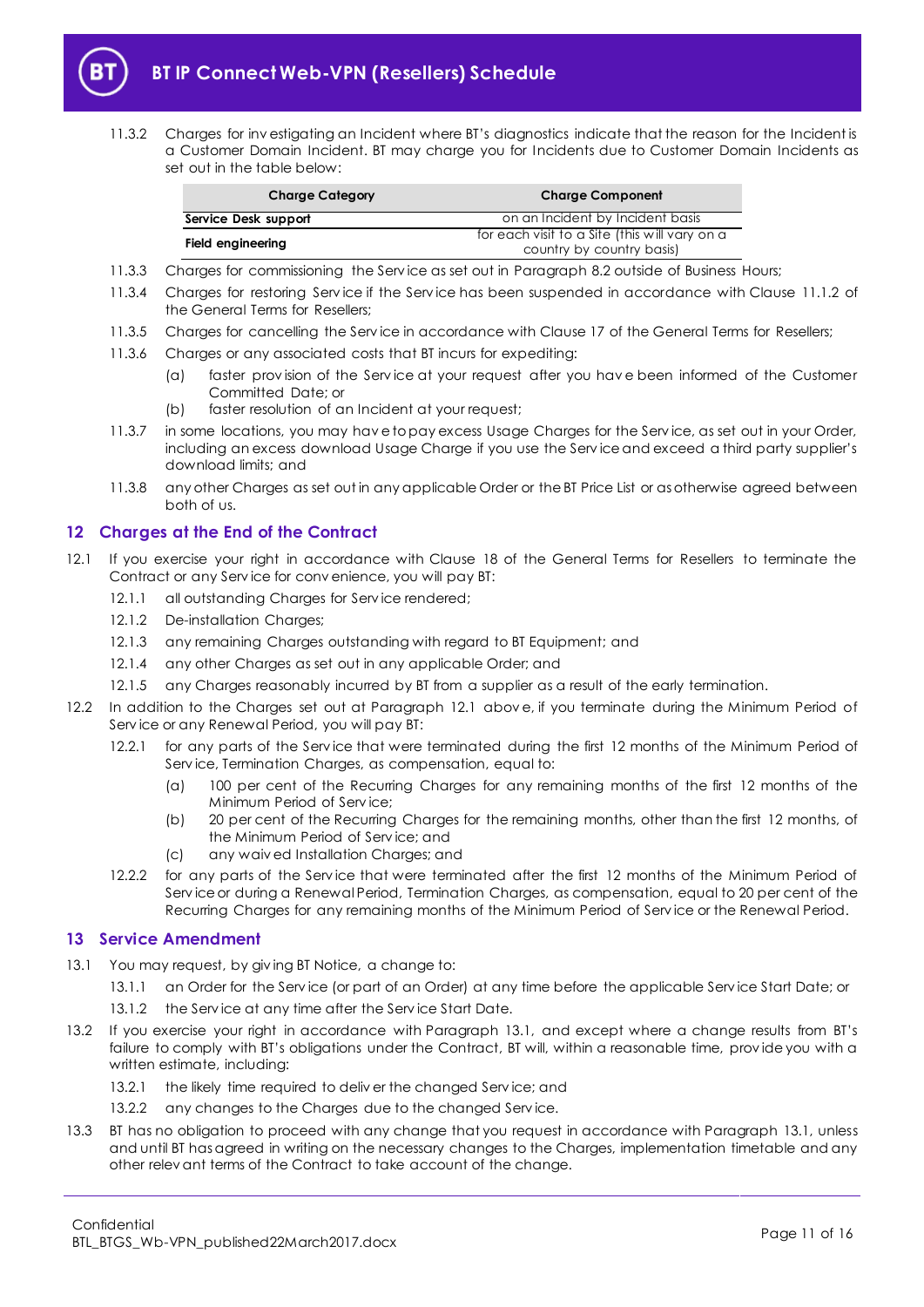

13.4 If BT changes a Serv ice prior to the Serv ice Start Date because you or a Customer hav e giv en BT incomplete or inaccurate information, BT may, in its reasonable discretion, apply additional reasonable one-time or Recurring Charges.

## <span id="page-11-0"></span>13.5 **Simple Service Requests**

- 13.5.1 Where av ailable, you may request a change to the configurations of your Managed Router. If any network changes are required then BT may make them at the same time. If the network changes require changes to the Internet connection, then reconfiguration Charges will apply.
- 13.5.2 You will request and manage Simple Service Requests online using the following portal: [https://www.globalserv ices.bt.com/uk/en/my\\_account.](https://www.globalservices.bt.com/uk/en/my_account)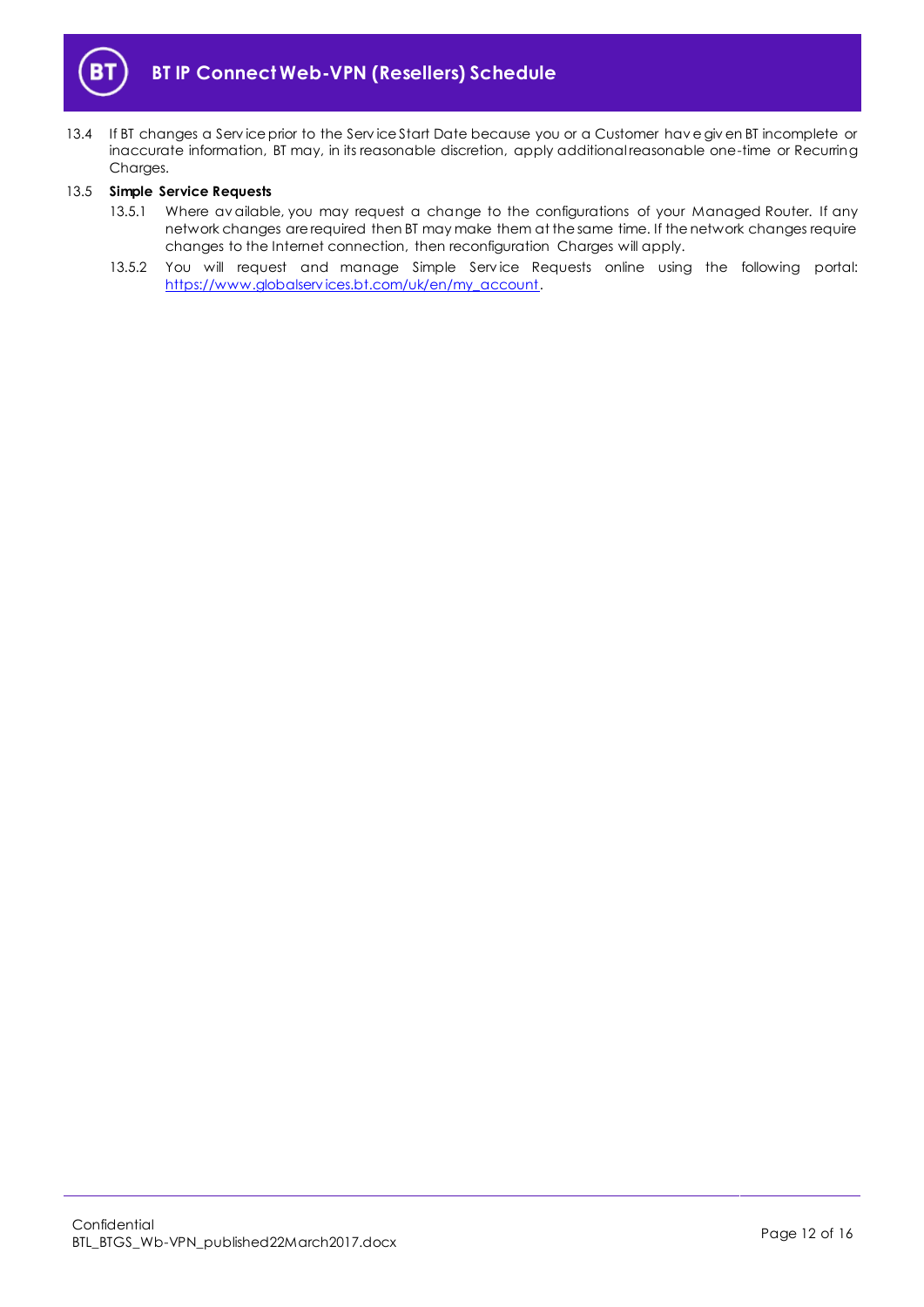

# <span id="page-12-0"></span>**Part C – Service Levels**

# <span id="page-12-1"></span>**14 On Time Delivery**

## <span id="page-12-9"></span>14.1 **On Time Delivery Service Level**

BT will use reasonable endeav ours to deliv er the Serv ice on or before the Reseller Committed Date (the "**On Time Delivery Service Level**").

## 14.2 **Exception**

The On-Time Deliv ery Serv ice Lev el does not apply to upgrades or changes to the Serv ices, unless these require the installation of new components and hav e an agreed deliv ery date, in which case the Reseller Committed Date will be that agreed deliv ery date.

## <span id="page-12-2"></span>**15 Service Availability**

## <span id="page-12-5"></span>15.1 **Availability Service Level**

From the Serv ice Start Date, BT will prov ide the Serv ice with a target av ailability corresponding to the applicable SLA Category for the Serv ice as set out in the table below ("**Availability Service Level**"):

| <b>SLA</b><br>Category | Availability<br><b>Annual Target</b> | Maximum<br>Annual<br>Availability<br><b>Downtime</b> | Maximum<br><b>Monthly</b><br><b>Availability</b><br><b>Downtime</b> | <b>Service Credit</b><br>Interval |
|------------------------|--------------------------------------|------------------------------------------------------|---------------------------------------------------------------------|-----------------------------------|
| Cat C                  | $\geq$ 99.85%                        | 13 hours                                             | 60 minutes                                                          | hour                              |
| Cat H                  | $\geq 98.00\%$                       | 175 hours                                            | 870 minutes                                                         | hour                              |

## <span id="page-12-7"></span><span id="page-12-6"></span>15.2 **Availability Service Credits**

- 15.2.1 If a Sev erity Lev el 1 Incident occurs, BT will measure the Av ailability Downtime for the Sites starting from when you report or BT giv es you notice of a Qualifying Incident, and ending when BT closes the Incident in accordance with Paragrap[h 10.3.](#page-9-3)
- 15.2.2 BT will measure the Av ailability Downtime in units of full minutes during the Local Contracted Business Hours for Access Line Incidents and during the Contracted Maintenance Hours for BT Equipment Incidents.
- <span id="page-12-8"></span>15.2.3 BT will then calculate the cumulativ e Av ailability Downtime for the calendar months in which the Sev erity Lev el 1 Incident occurred ("**Cumulative Monthly Availability Downtime**").
- 15.2.4 If the Cumulative Monthly Av ailability Downtime of the Service exceeds the Maximum Monthly Av ailability Downtime, you may request Av ailability Serv ice Credits for each Serv ice Credit Interv al of 4 per cent of the Monthly Recurring Charges.

## <span id="page-12-3"></span>**16 Requests for Service Credits**

- <span id="page-12-4"></span>16.1 You may request applicable Serv ice Credits within 28 days of the end of the calendar month in which a Qualifying Incident occurred by prov iding details of the reason for the claim. Any failure by you to submit a request in accordance with this Paragraph [16.1](#page-12-4) will constitute a waiv er of any claim for Serv ice Credits for that calendar month.
- 16.2 Upon receipt of a v alid request for Serv ice Credits in accordance with Paragrap[h 16.1:](#page-12-4)
	- 16.2.1 BT will issue you with the applicable Serv ice Credits by deducting those Serv ice Credits from your inv oice within two billing cycles of the request being receiv ed; and
	- 16.2.2 following expiry or termination of the Contract where no further inv oices are due to be issued by BT, BT will pay you the Serv ice Credits in a reasonable period of time.
- 16.3 Serv ice Credits for all Serv ice Lev els will be aggregated and are av ailable up to a maximum amount equal to 100 per cent of the monthly Recurring Charge for the affected Service.
- 16.4 All Serv ice Lev els and Serv ice Credits will be calculated in accordance with information recorded by, or on behalf of, BT.
- 16.5 The Serv ice Lev els under this Schedule will not apply:
	- 16.5.1 in the ev ent that Clause 9 or Clause 24 of the General Terms for Resellers applies; or
	- 16.5.2 during any trial period of the Service.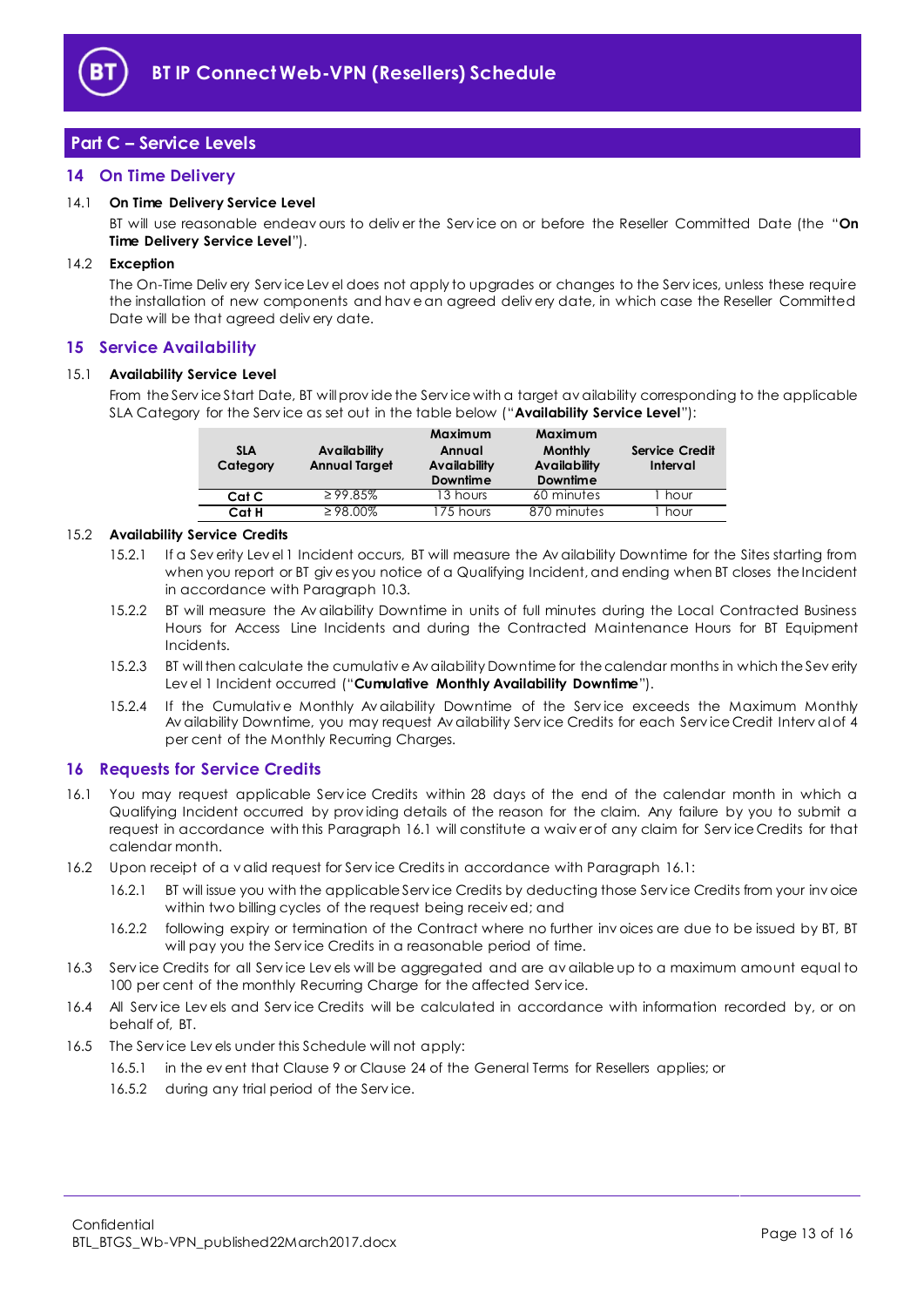

# <span id="page-13-0"></span>**Part D – Defined Terms**

## <span id="page-13-1"></span>**17 Defined Terms**

In addition to the defined terms in the General Terms for Resellers, capitalised terms in this Schedule will have the below meanings (and in the case of conflict between these defined terms and the defined terms in the General Terms for Resellers, these defined terms will take precedence for the purposes of this Schedule). BT has repeated some definitions in this Schedule that are already defined in the General Terms. This is to make it easier for you to find the definitions when reading this Schedule.

"**Acceptance Test Period**" has the meaning giv en in Paragrap[h 9.2.1.](#page-8-3)

"**Acceptance Tests**" means those objectiv e tests conducted by you that when passed confirm that you accept the Serv ice and that the Serv ice is ready for use sav e for any minor non-conformities that will be resolv ed as an Incident as set out in Paragraphs [8.3.1](#page-6-5) and [8.3.2.](#page-6-6)

"**Access Line**" means a Circuit connecting the Sites to the BT Network, and may refer to types of copper, fibre, Priv ate Line Circuits, Mobile Data Networks and Satellite Circuits used for the prov ision of the Serv ice that will be av ailable on a country by country basis.

"**Aggregator Provided Access**" means Internet access prov ided by one of BT's global aggregators or in-country local suppliers.

"**Availability**" means the period of time when the Serv ice is functioning.

"**Availability Annual Target**" has the meaning giv en in the table at Paragraph [15.1](#page-12-5) for the relev ant SLA Category. "**Availability Downtime**" means the period of time during which a Sev erity Lev el 1 Incident exists as measured by BT in accordance with Paragraph [15.2.1.](#page-12-6)

"**Availability Service Credit**" means the Serv ice Credit av ailable for a failure to meet the Av ailability Serv ice Lev el, as set out in Paragraph [15.2.](#page-12-7)

"**Availability Service Level**" has the meaning giv en in in Paragrap[h 15.1.](#page-12-5)

"**BT Network**" means the communications network owned or leased by BT and used to prov ide the Serv ice.

"**BT Price List**" means the document containing a list of BT's charges and terms that can be accessed at: [www.bt.com/pricing](http://www.bt.com/pricing) (or any other online address that BT may advise you).

"**Business Hours**" means between the hours of 0800 and 1700 in a Business Day.

"**Circuit**" means any line, conductor, or other conduit between two terminals by which information is transmitted, and that is prov ided as part of the Serv ice.

"**Contracted Maintenance Hours**" means the times during which BT will prov ide maintenance for BT Equipment, which will be Business Hours unless specified otherwise in the Order.

"**Customer Equipment**" means any equipment including any software, other than BT Equipment, used in connection with a Serv ice.

"**Customer Domain Incident**" means an Incident that is not an Excluded Incident that is caused or contributed to by an act or omission outside the Serv ice Management Boundary and includes, but is not limited to, Incidents where the reason for outage is a failure caused by:

- (a) inadequate power supply, whether reported by you or proactiv ely identified by BT;
- (b) Customer Equipment or equipment not managed by BT under the Contract;<br>(c) a supplier (other than BT); or
- (c) a supplier (other than BT); or
- (d) you attempting to use the Serv ice for a purpose beyond the Serv ice design limits or intentions or outside the scope of the Contract.

"**Contracted Maintenance Hours**" means the times during which BT will prov ide maintenance for BT Equipment, which will be Business Hours unless set out otherwise in any applicable Order.

"**Cumulative Monthly Availability Downtime**" has the meaning giv en in Paragrap[h 15.2.3.](#page-12-8)

"**Customer**" means any customers that you resell the Serv ice to.

"**Customer Equipment**" means any equipment including any software, other than BT Equipment, used in connection with a Serv ice.

"**De-installation Charges**" means the Charges payable by you on de-installation of the Serv ice that will be equal to the then current rates for Installation Charges on the date of de-installation.

"**Domain Name**" means a readable name on an Internet page that is linked to a numeric IP Address.

"**Encryption**" is the transformation of data into unreadable data through a cryptographic transformation using a key.

"**Ethernet**" means a family of computer networking technologies for LANs.

"**Ethernet RJ45 Port**" means the Ethernet registered jack connection as defined by the Telecommunications Industry Association 568 standard, a commonly understood technical term often casually referred to as the "**LAN jack**" on a computer, Router or modem.

"**Excluded Incident**" means an incident where the reason for outage is a failure caused by:

(a) a power failure that you experience that is caused: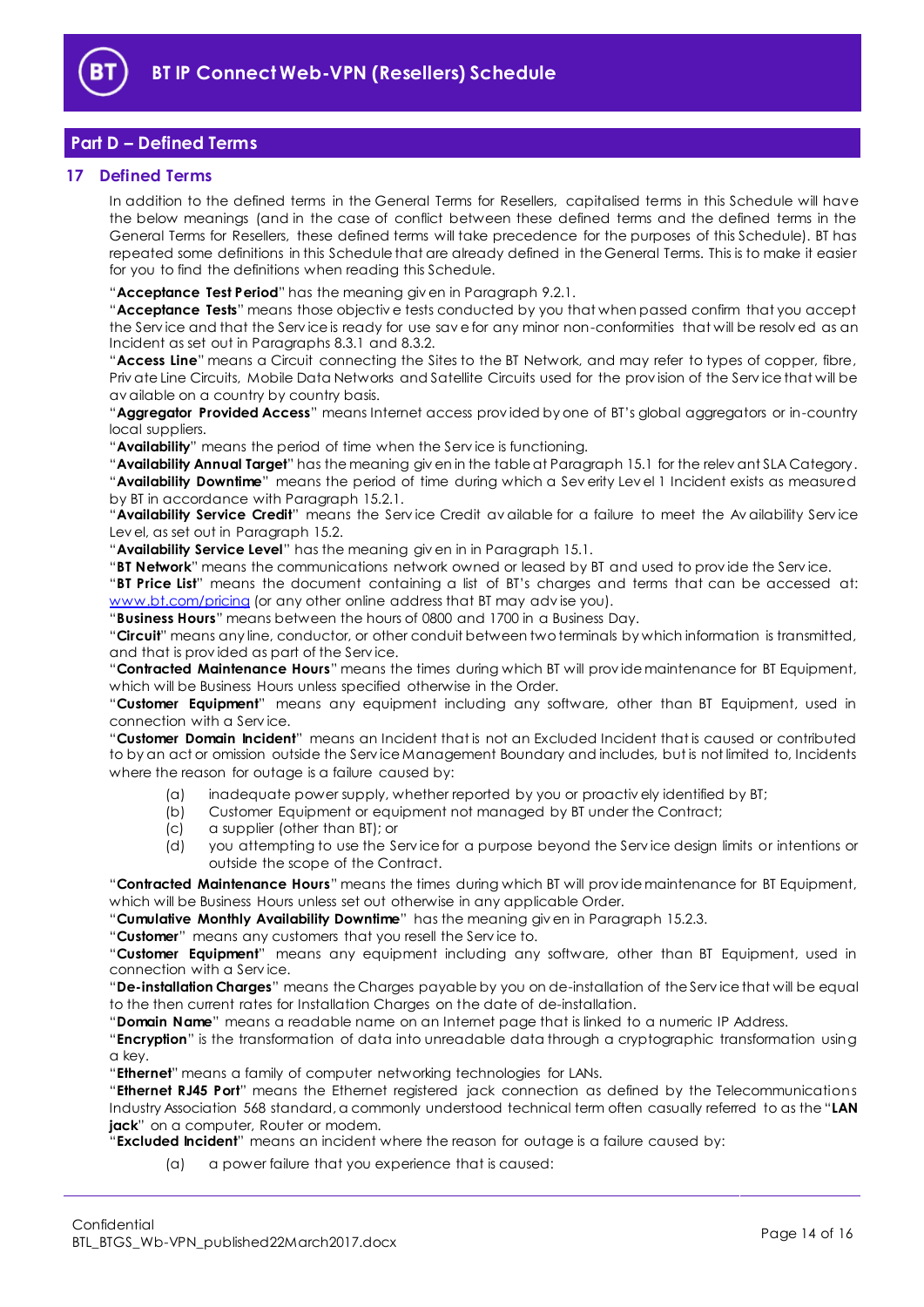

- (i) by a Force Majeure ev ent (but does not include persistent power failures); or
- (ii) by you carrying out planned maintenance where such maintenance was notified in adv ance to BT in adv ance; or
- (e) an Incident that is caused by an initial commissioning or deliv ery issue before the Serv ice Start Date.

"**Firewall Logs**" means the firewall logging feature that documents how that firewall handled v arious types of traffic, including information about permitted and dropped connections as well as critical and non-critical errors with the firewall to help Customers ev aluate and detect potential security threats.

"**General Terms**" means the general terms this Schedule is attached to, that can be found at [www.bt.com/terms,](http://www.bt.com/terms) and form part of the Contract.

"**Guest Users**" means users of the Serv ice that are not part of the Customer's designated User base.

"**iLAN**" means an internal Local Area Network that can be accessed using a separate physical port for Guest Users who want to use the Serv ice without interfering with a company's VPN to get unrestricted Internet access. "**Incident**" means an unplanned interruption to, or a reduction in the quality of, the Serv ice or particular element of the Serv ice.

"**Installation Charges**" means those Charges set out in any applicable Order in relation to installation of the Serv ice or any Customer Equipment or BT Equipment as applicable.

"**Internet**" means a global system of interconnected networks that use a standard Internet Protocol to link dev ices worldwide.

"**Internet Breakout**" or "**IBO**" means Internet traffic that leav es a Customer's Ethernet RJ45 port and that is routed by the Managed Router onto the Internet without Encryption so that the Internet traffic does not trav el down an IPSec Tunnel.

"**Internet Protocol**" or "**IP**" means a communications protocol for dev ices connected to the Internet that specifies the format for addresses and units of transmitted data.

"**IP Address**" means a unique number on the Internet of a network card or controller that identifies a dev ice and is v isible by all other dev ices on the Internet.

"**IP Connect Global**" means the IP Connect Global serv ice that is prov ided and sold by BT as a separate serv ice to the Serv ice and that is gov erned by its own terms that are set out in the IP Connect Global schedule to the General Terms.

"**IPSec**" means IP security, a standards-based framework (to an OCI model layer 3 standard) that prov ides confidentiality, priv acy, data integrity, authentication and replay prev ention serv ices.

"**IPSec Tunnel(s)**" means either a static or dynamic v irtual communication path between two end points that may be encrypted and hav e different lev els of authentication to ensure the Customer has secure connectiv ity. "**Local Area Network**" or "**LAN**" means the infrastructure that enables the ability to transfer IP serv ices within Sites (including data, v oice and v ideo conferencing serv ices).

"**Local Contracted Business Hours**" means the times during which maintenance of any Access Line is prov ided, which will be Business Hours unless set out otherwise in any applicable Order.

"**Maintenance**" means any maintenance BT has planned to do in adv ance.

"**Managed Router**" means a Router owned and prov ided by BT for use with the Serv ice.

"**Maximum Annual Availability Downtime**" has the meaning giv en in the table at Paragraph [15.1](#page-12-5) for the relev ant SLA Category.

"**Maximum Monthly Availability Downtime**" has the meaning giv en in the table at Paragraph [15.1](#page-12-5) for the relev ant SLA Category.

"**Minimum Period of Service**" means a period of 12 consecutiv e months beginning on the Serv ice Start Date, unless otherwise set out in any applicable Order.

"**Mobile Data Network**" means any 3G or 4G data serv ice obtained by the User to prov ide Internet access that is deliv ered on an Ethernet interface with a public IP address.

"**Monthly Recurring Charges**" means the monthly Recurring Charges for the Serv ice and the sum of the Usage Charges for the three full prev ious months div ided by three.

"**Notice of Non-Renewal**" has the meaning giv en in Paragrap[h 7.1.](#page-3-3)

"**Notice to Amend**" has the meaning giv en in Paragraph [7.1.3.](#page-4-2)

"**On Time Delivery Service Level**" has the meaning giv en in Paragrap[h 14.1.](#page-12-9)

"**OSI Layer 3**" means the Open Systems Interconnection model as defined International Standard Organization (ISO) # 7498 that you can v iew at [\(http://standards.iso.org/ittf/PubliclyAv ailableStandards/index.html\)](http://standards.iso.org/ittf/PubliclyAvailableStandards/index.html).

"**Private Line Circuits**" means Access Lines from a Customer's Sites to the nearest node of the local Internet prov ider.

"**PIR**" means prov ider independent resources that include autonomous system numbers, prov ider independent IPv 4 address assignments, any cast assignments, prov ider independent IXP IPv 6 address assignments and all future prov ider independent resource assignments to Users.

"**Qualifying Incident**" means an Incident, except where any of the following ev ents hav e occurred: